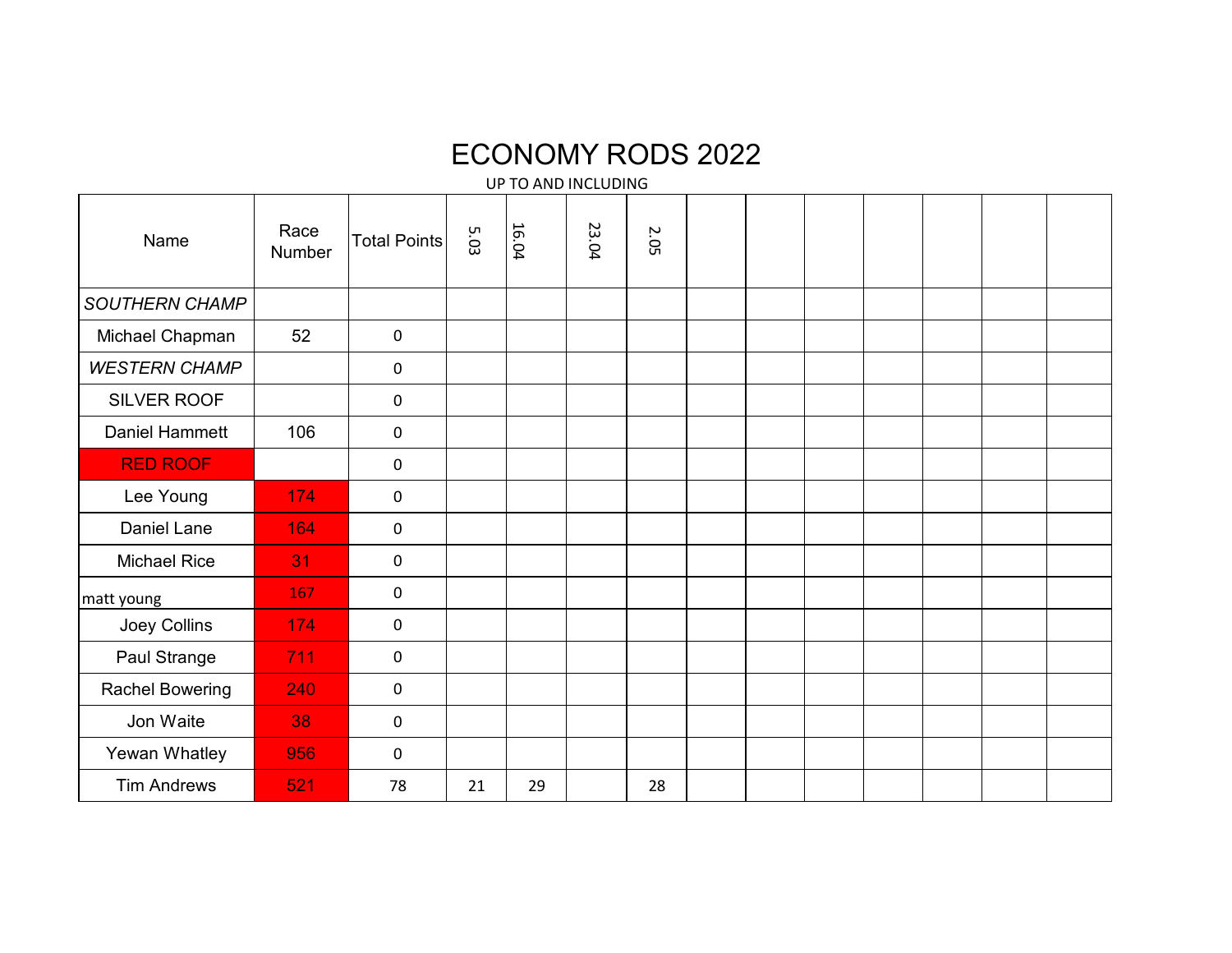| <b>Daniel Rawcliffe</b> | 152            | 0                   |                |    |    |    |  |  |  |  |
|-------------------------|----------------|---------------------|----------------|----|----|----|--|--|--|--|
| Adam Yeoman             | 242            | 44                  | 10             | 15 | 19 |    |  |  |  |  |
| Lynn Pounds             | 311            | 0                   |                |    |    |    |  |  |  |  |
| adam rice               | 30             | 80                  | 23             | 31 | 26 |    |  |  |  |  |
| chris aldwell           | 37             | 86                  | 26             |    | 28 | 32 |  |  |  |  |
| Jim Dixon               | 138            | 48                  | $\overline{7}$ | 14 | 8  | 19 |  |  |  |  |
| <b>Brian Edmonds</b>    | 79             | 16                  | 16             |    |    |    |  |  |  |  |
| <b>BLUE ROOF</b>        |                | 0                   |                |    |    |    |  |  |  |  |
|                         |                | 0                   |                |    |    |    |  |  |  |  |
| Dave Cox                | 160            | 33                  | $\mathbf{1}$   | 8  | 9  | 15 |  |  |  |  |
| Darren Wood             | 931            | 0                   |                |    |    |    |  |  |  |  |
| <b>Colin Rice</b>       | 32             | 33                  |                | 19 | 14 |    |  |  |  |  |
| Peter Rice              | 33             | 0                   |                |    |    |    |  |  |  |  |
| Paul Faralewski         | 84             | 0                   |                |    |    |    |  |  |  |  |
| <b>Antony Deller</b>    | 154/388        | $\mathsf{O}\xspace$ |                |    |    |    |  |  |  |  |
| Georgie Bull            | 395            | $\mathsf{O}\xspace$ |                |    |    |    |  |  |  |  |
| <b>Graham Marsh</b>     | $\overline{0}$ | 0                   |                |    |    |    |  |  |  |  |
| Sara Royall             | 313            | 0                   |                |    |    |    |  |  |  |  |
| Luke Bestley            | 64             | $\mathsf{O}\xspace$ |                |    |    |    |  |  |  |  |
| Cameron Stamp           | 21             | 0                   |                |    |    |    |  |  |  |  |
| <b>Barry Staples</b>    | 76             | 0                   |                |    |    |    |  |  |  |  |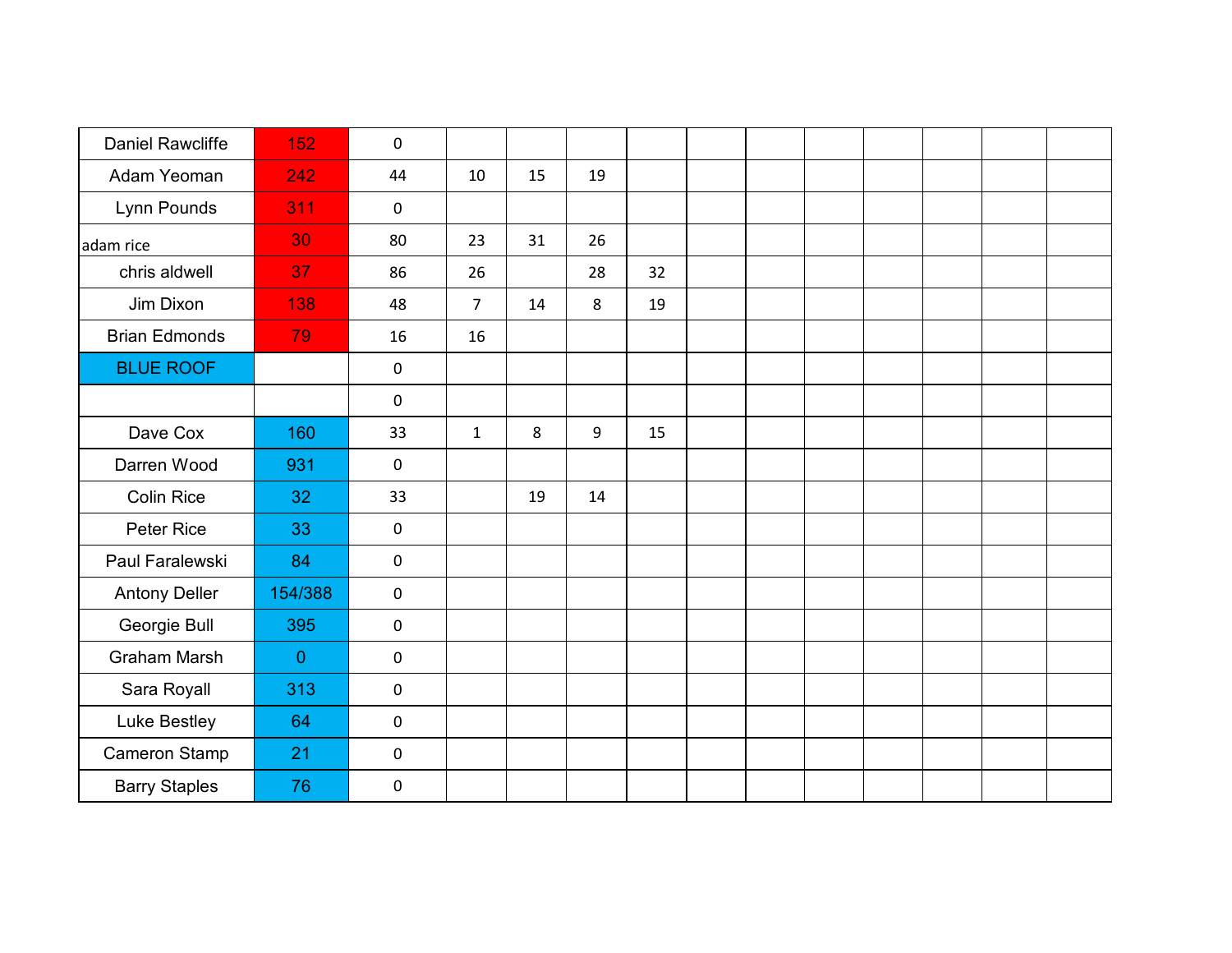| Judge Keeping       | 852 | 0         |    |    |    |  |  |  |  |
|---------------------|-----|-----------|----|----|----|--|--|--|--|
| <b>Matt Nuttin</b>  | 530 | $\pmb{0}$ |    |    |    |  |  |  |  |
| Chris Aldin         | 17  | 0         |    |    |    |  |  |  |  |
|                     |     |           |    |    |    |  |  |  |  |
| <b>YELLOW ROOF</b>  |     | 0         |    |    |    |  |  |  |  |
| <b>Marc Holmes</b>  | 97  | 0         |    |    |    |  |  |  |  |
| Mike Copeland       | 81  | 0         |    |    |    |  |  |  |  |
| Donna Cottrell      | 717 | 0         |    |    |    |  |  |  |  |
| Ricky Wyeth         | 76  | 0         |    |    |    |  |  |  |  |
| Jay Trim            | 56  | 0         |    |    |    |  |  |  |  |
| lee Andrews         | 15  | 31        | 11 | 20 |    |  |  |  |  |
| macaulay dixon      | 66  | 29        | 29 |    |    |  |  |  |  |
|                     | 122 | 30        |    |    | 30 |  |  |  |  |
| Tom Baish           | 144 | 0         |    |    |    |  |  |  |  |
| <b>Grant Hoblyn</b> | 200 | $\pmb{0}$ |    |    |    |  |  |  |  |
| Georgina Collins    | 177 | 0         |    |    |    |  |  |  |  |
| Hannah collins      | 187 | 0         |    |    |    |  |  |  |  |
| Sian Sandever       | 366 | 0         |    |    |    |  |  |  |  |
| Shelby Keeping      | 22  | 0         |    |    |    |  |  |  |  |
| <b>Rick Keeping</b> | 85  | 0         |    |    |    |  |  |  |  |
| <b>Todd Laver</b>   | 888 | 0         |    |    |    |  |  |  |  |